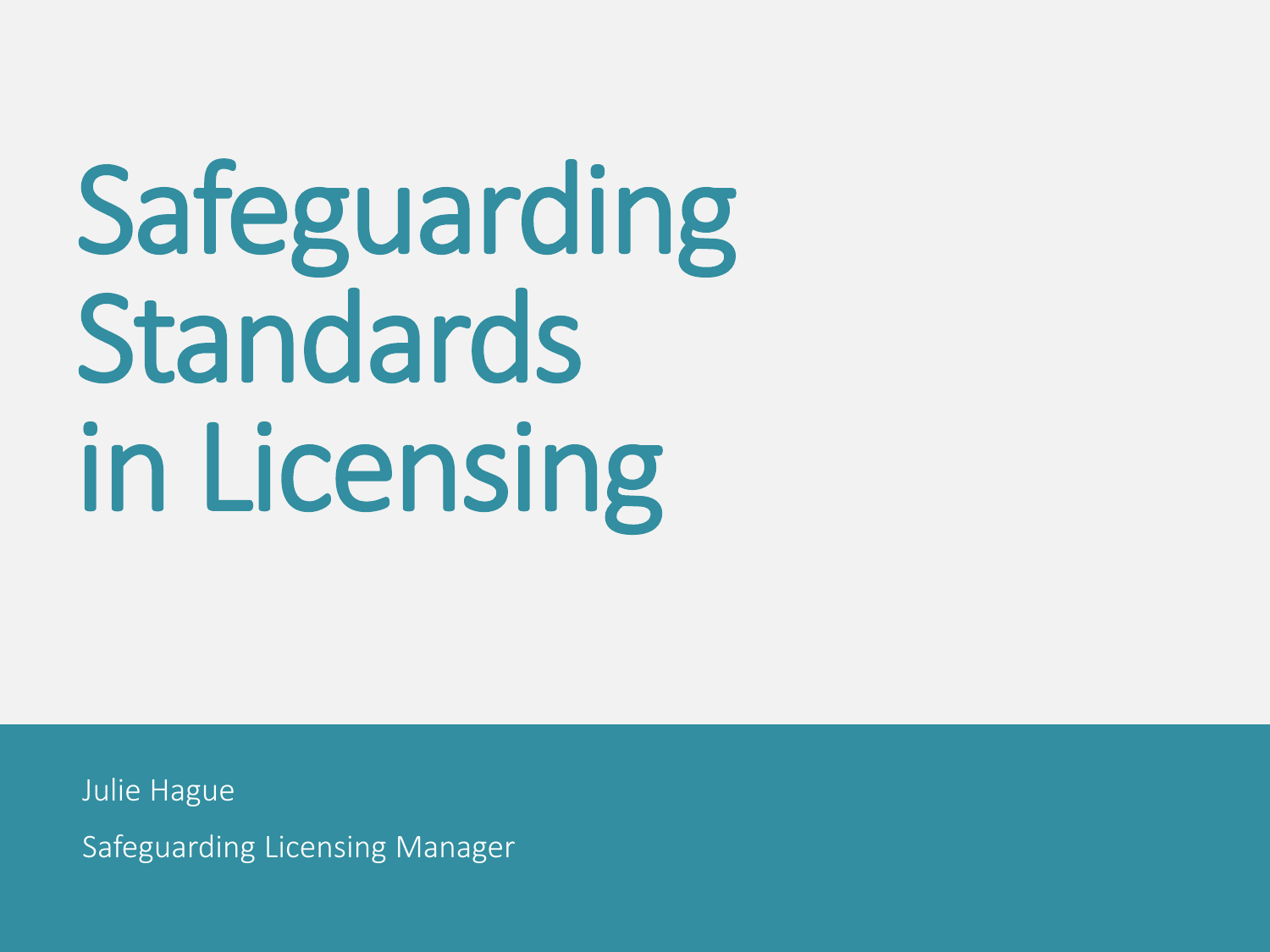## What it means to have safeguarding standards

## Respect and Protect

## Recognise and Respond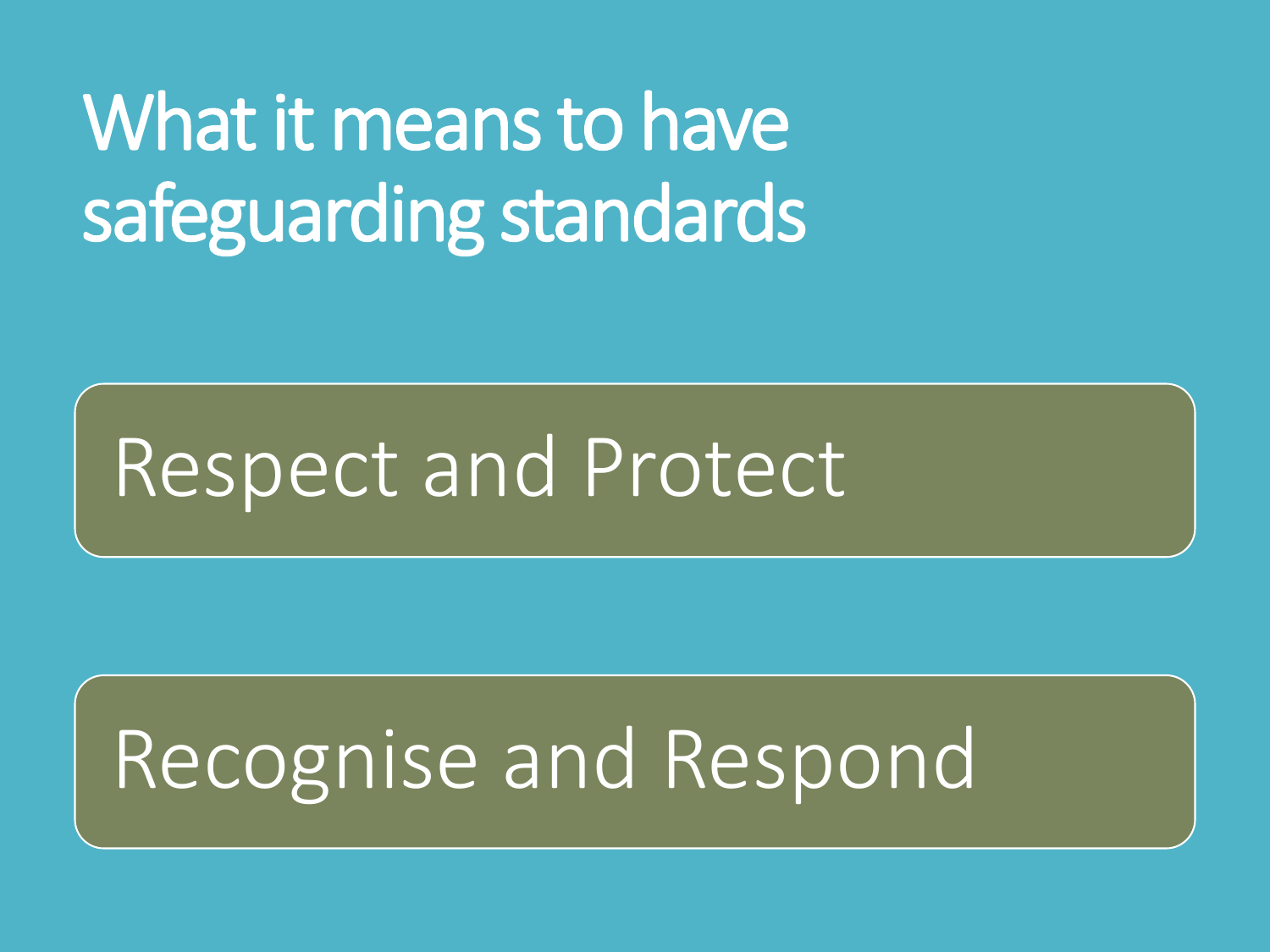### Licensing and **Equalities** and Diversity

## Open door

## Policies and procedures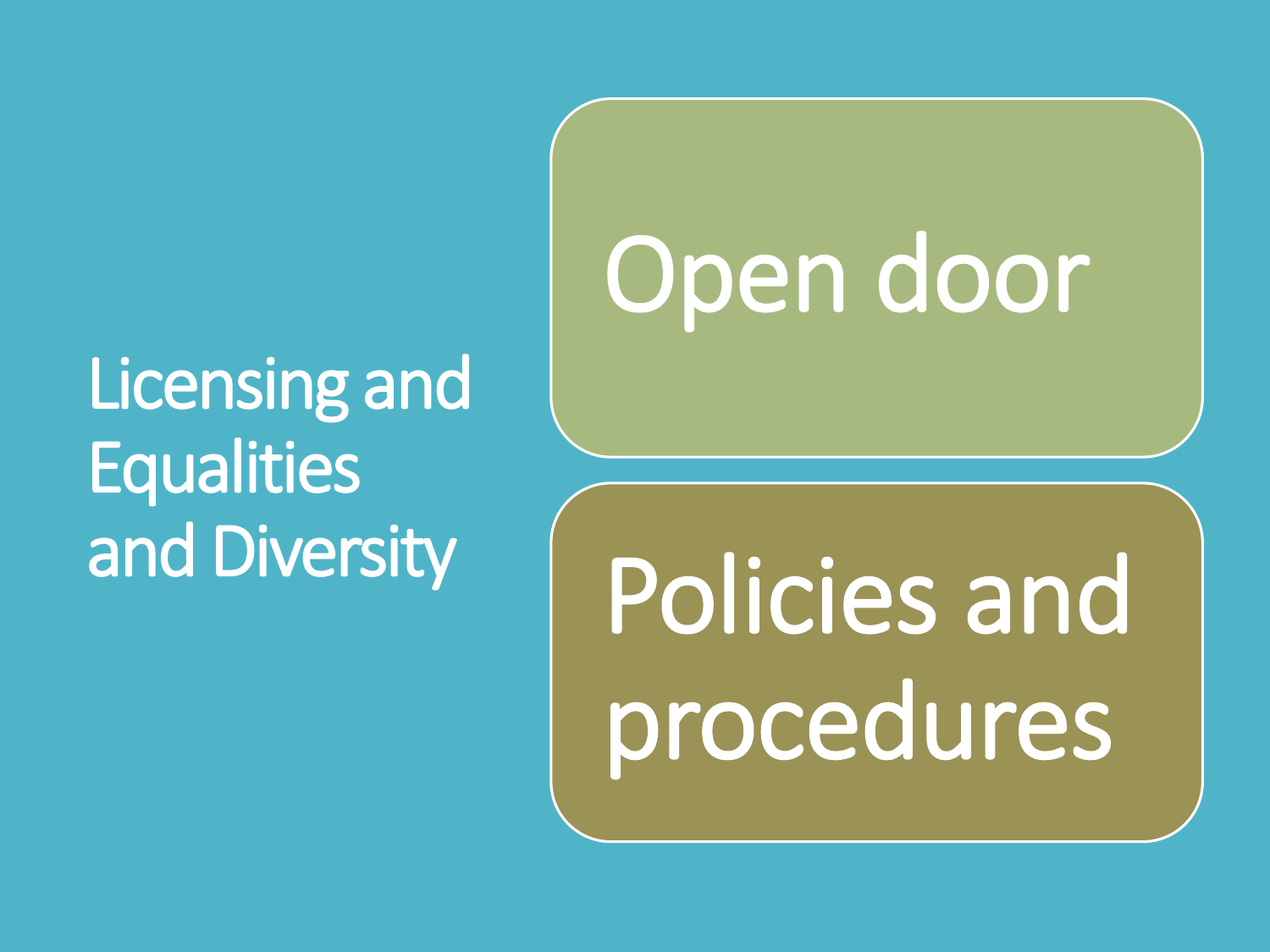The parent of a child who is a wheelchair user books a taxi so that they can attend a medical appointment

The appointment is 12 miles away from their home

#### Scenario 1

When the taxi was 10 minutes late, the parent discovered the taxi they booked had cancelled out the booking

On investigation, the driver had rejected the booking to take an alternative job that would be quicker and more profitable for the driver.

The parent was unable to transport their disabled child to their medical appointment and had to rearrange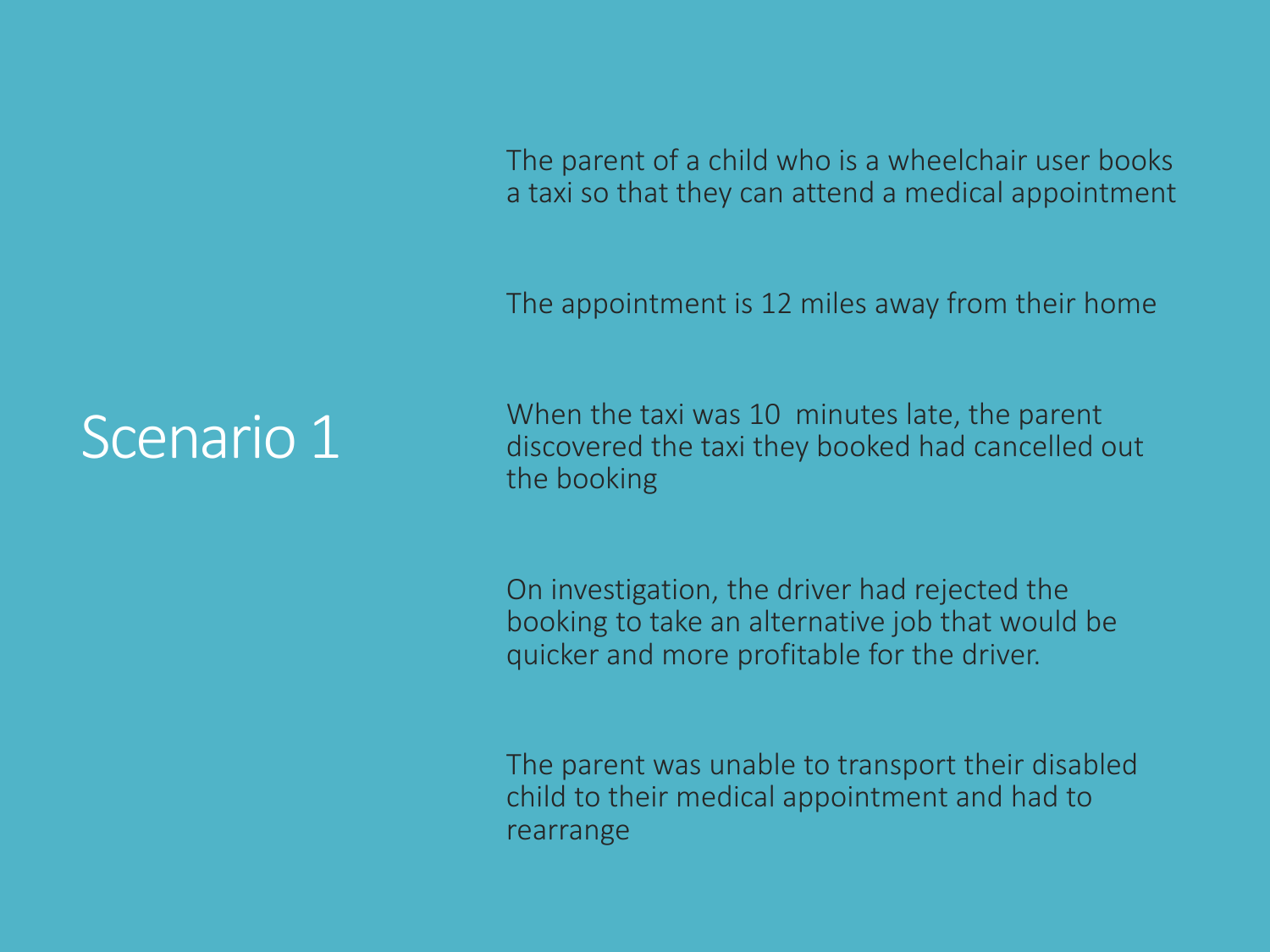Three adult males approached the entrance to a gambling casino and one of the men was refused admission

The member of Door staff accused the refused male of being drunk; they assumed this, because this customer had slurred speech , unstable mobility/coordination

One of the group explained that his friend has a health condition and was not intoxicated

The door staff was prepared to allow the group in but refused admission to the customer with a medical condition. This customer has cerebral palsy.

#### Scenario 2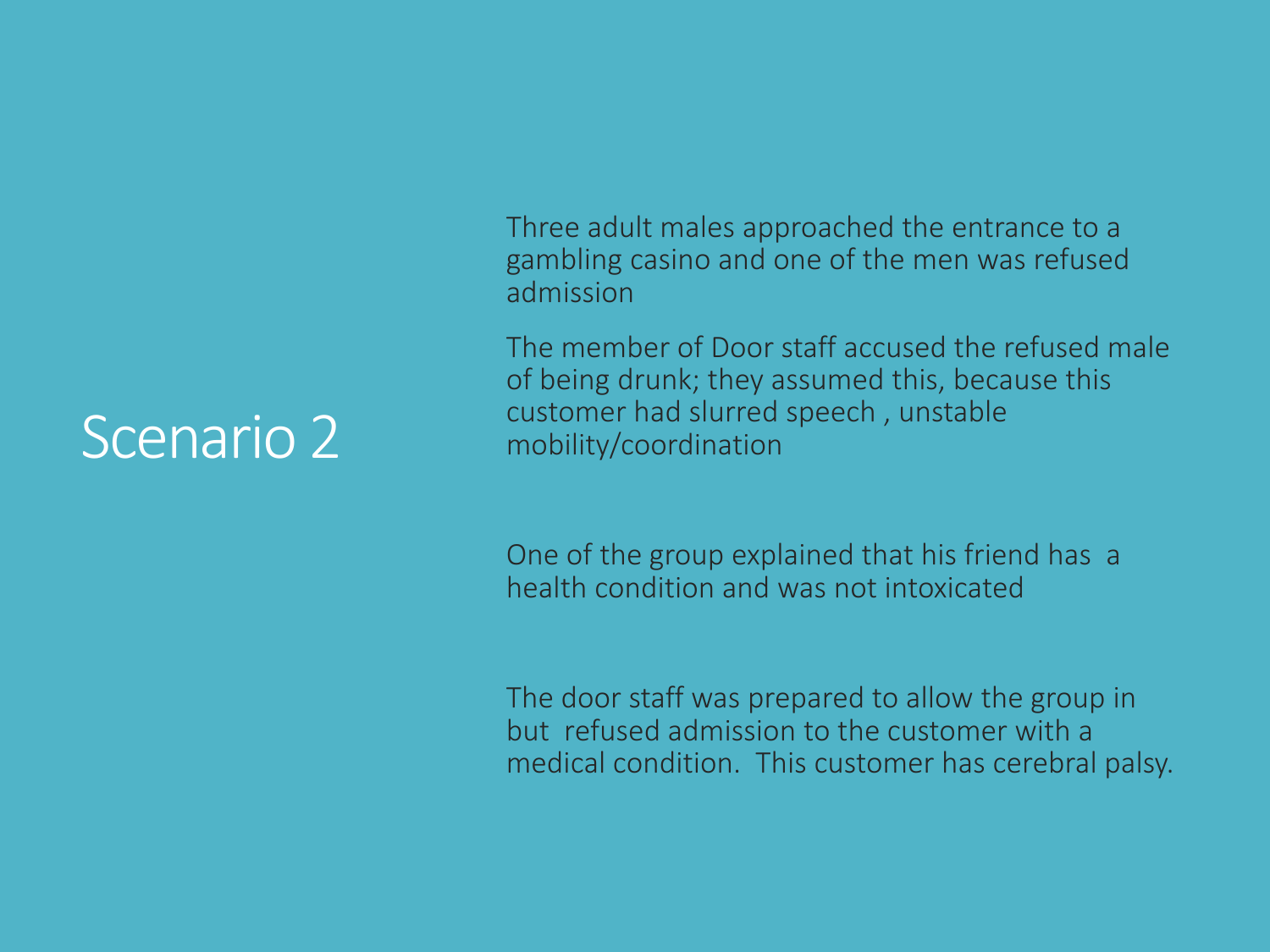What can we reasonably expect of licensees? Safeguarding due diligence

Safeguarding Risk Assessment Staff training Open door policy – talk to each other A single point of contact Recording and reporting protocols

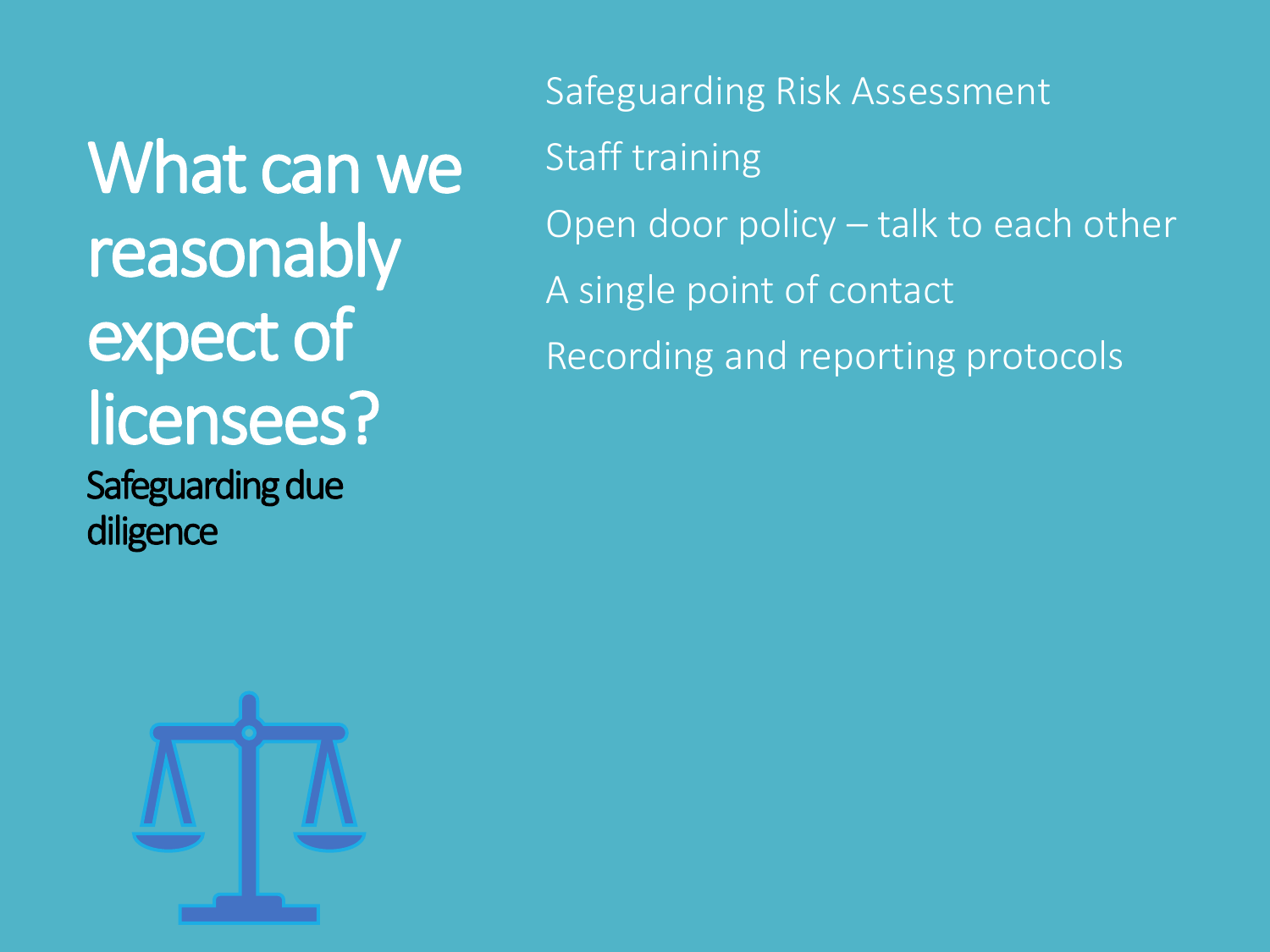Next Steps

Horizon scanning – more expectation for safeguarding for people of all ages

Closer partnership work between licensing and safeguarding services

Need for more comprehensive, accredited safeguarding training

Going above and beyond the legislation to achieve

Responsible Safeguarding Standards